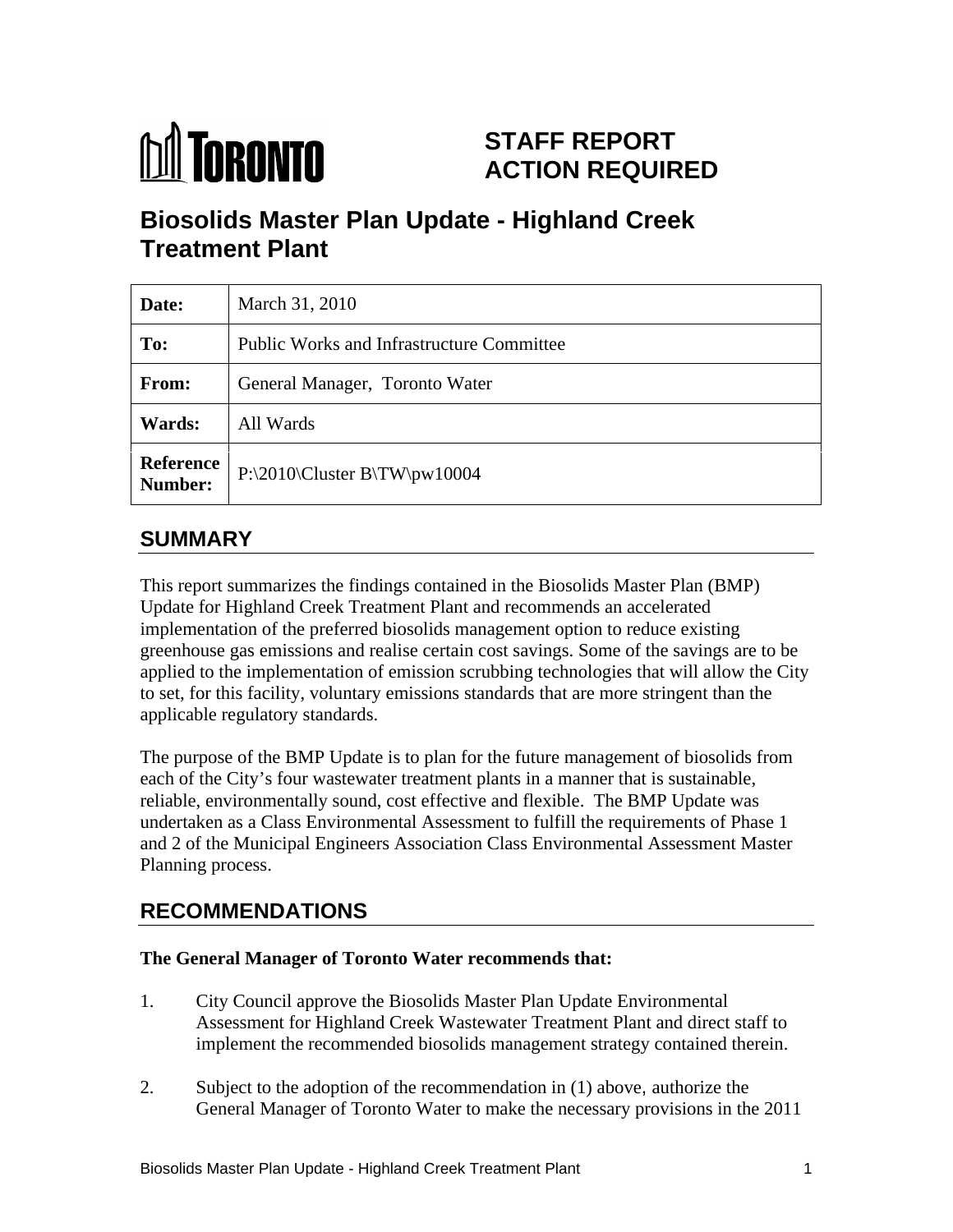Capital Budget to expedite the implementation of the recommended biosolids strategy by 2015 to realize operational and capital cost savings and to apply some of those savings to the addition of innovative air pollution control technologies that will achieve a higher green house gas and pollutant emissions reduction in excess of regulatory standards.

#### **Financial Impact**

There are no financial implications resulting from the adoption of this report as there is funding available in the approved Toronto Water 2010 Capital Budget and 10 year forecast.

#### **DECISION HISTORY**

At its meeting on March 8, 2005, Works Committee requested that the General Manager of Toronto Water, together with the Medical Officer of Health, undertake a peer review of the decision model and methodology used to determine the recommended management options in the Biosolids and Residuals Master Plan (BRMP). <http://www.toronto.ca/legdocs/2005/minutes/committees/wks/wks050308.pdf>

At its May 26, 2005 meeting, the Works Committee approved the model to undertake the peer review proposed by staff and requested that staff develop a Terms of Reference for the hiring of a facilitator to undertake a peer review of the BRMP and that the Terms of Reference be presented to the Works Committee prior to its release. City Council subsequently endorsed this recommendation at its meeting on June 14, 15 and 16, 2005. <http://www.toronto.ca/legdocs/2005/minutes/committees/wks/wks050526.pdf>

At its July 11, 2005 meeting, the Board of Health requested that this report be prepared jointly by Toronto Water and the Medical Officer of Health and that it be presented to both the Board of Health and the Works Committee for consideration. <http://www.toronto.ca/legdocs/2005/minutes/committees/hl/hl050711.pdf>

At its meeting on April 25, 26 and 27, 2006, City Council amended and approved the Draft Terms of Reference for the Peer Review of the Biosolids and Residuals Master Plan Decision Making Model.

<http://www.toronto.ca/legdocs/2006/agendas/council/cc060425/cofa.pdf>

At its meeting on July 15, 16 and 17, 2008, City Council approved The Terms of Reference to update and finalize the Biosolids Master Plan taking into account the findings of the Peer Review Report.

<http://www.toronto.ca/legdocs/mmis/2008/pw/reports/2008-06-27-pw17-cr.pdf>

At its meeting on November 30, December 1, 2, 4 and 7, 2009, City Council approved the Biosolids Master Plan Environmental Assessment for Ashbridges Bay, Humber and North Toronto Treatment Plants and requested staff report back to Public Works and Infrastructure Committee on the feasibility of accelerating the biosolids management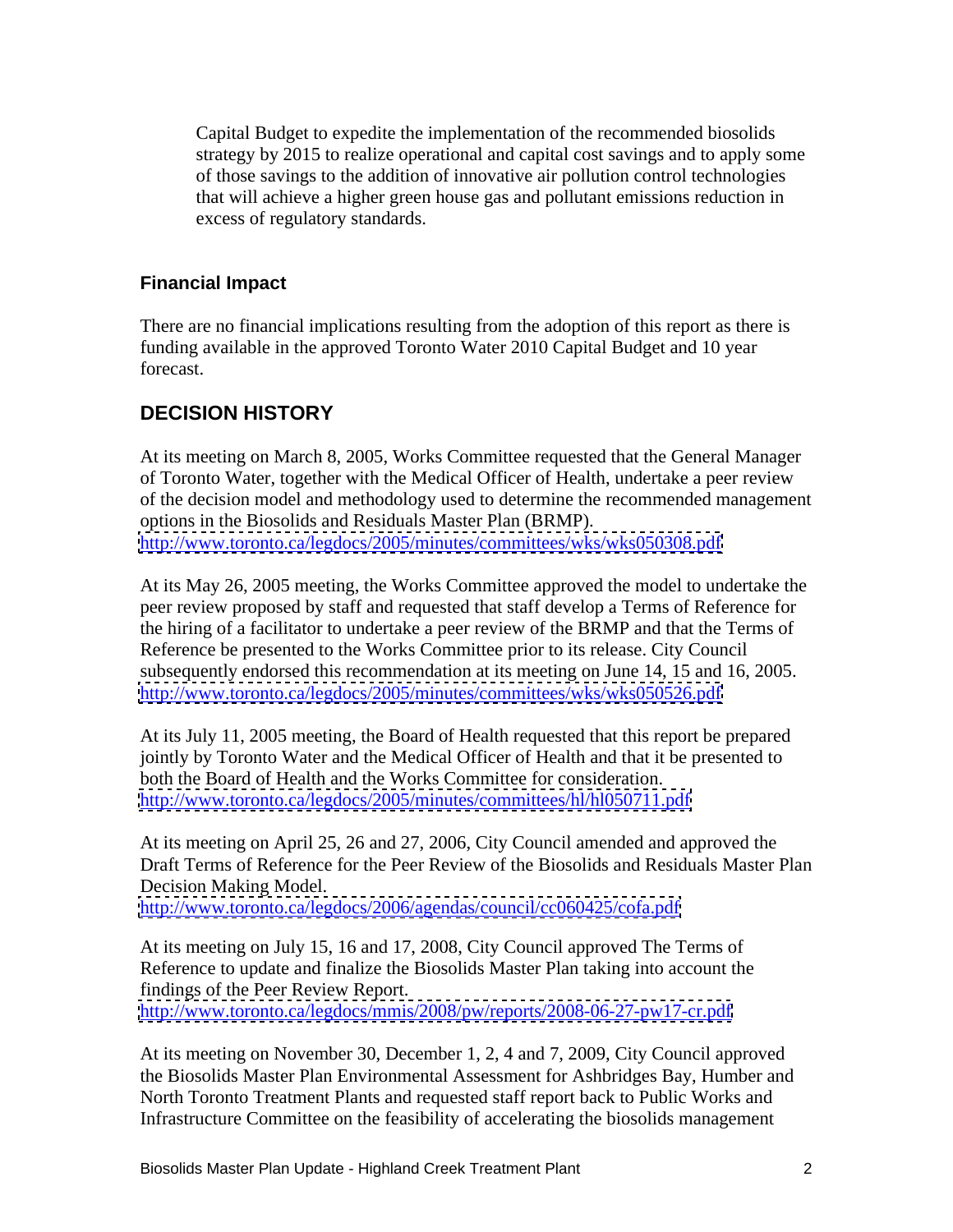strategy for Highland Creek TP, as detailed in the Biosolids Master Plan, in order to realize certain capital and operating cost savings. <http://www.toronto.ca/legdocs/mmis/2009/cc/decisions/2009-11-30-cc42-dd.htm>

At its meeting on January 5, 2010, Public Works and Infrastructure Committee requested staff also consider and report back on the feasibility of biosolids truck haulage using a future shoreline road as well as the construction of facilities that would be required for transportation of biosolids by rail.

<http://www.toronto.ca/legdocs/mmis/2010/pw/decisions/2010-01-05-pw29-dd.htm>

# **ISSUE BACKGROUND**

In the fall of 2002, the City of Toronto initiated a Biosolids and Residuals Master Plan (BRMP) that was to provide direction on the future management of biosolids and water residuals generated by the City's water and wastewater treatment plants to the year 2025. The BRMP was undertaken in accordance with the Class Environmental Assessment process as defined in the *Environmental Assessment Act*. A draft of the BRMP was released for 30-day public comment on September 16, 2004. The public comment period was subsequently extended by Works Committee.

As a result of public concerns regarding the recommended biosolids management strategies identified in the draft BRMP, Works Committee requested that the General Manager of Toronto Water, together with the Medical Officer of Health, undertake a peer review of the decision-making model and methodology used to assess the various biosolids management options in the BRMP.

City staff consulted with other municipalities, industry experts and scientific organizations to establish the best methodology for completing a review of the BRMP. It was determined that the most objective way to undertake a peer review would be to form a panel with selected qualified, independent panel members whose expertise match the specific needs of the project. Panel members were chosen with the help of an independent facilitator, hired by the City through a Request for Proposal (RFP).

The Panel met during the fall of 2007 and concluded that the decision-making model used in the draft BRMP was reasonable and commonly used in master plans and Environmental Assessments. The report recommended some process improvements in order to provide more clarity to the Master Plan. The Panel's critical comments are summarized as follows:

- Review criteria and criteria weights used in decision-making and document the steps taken to define impacts and assign scores for each management option, so that results can be easily replicated.
- Utilize a statistically valid survey tool to obtain broader public input.
- Review and update industry best practices and viable biosolids management options.
- Change the planning horizon from 20 years to 50 years.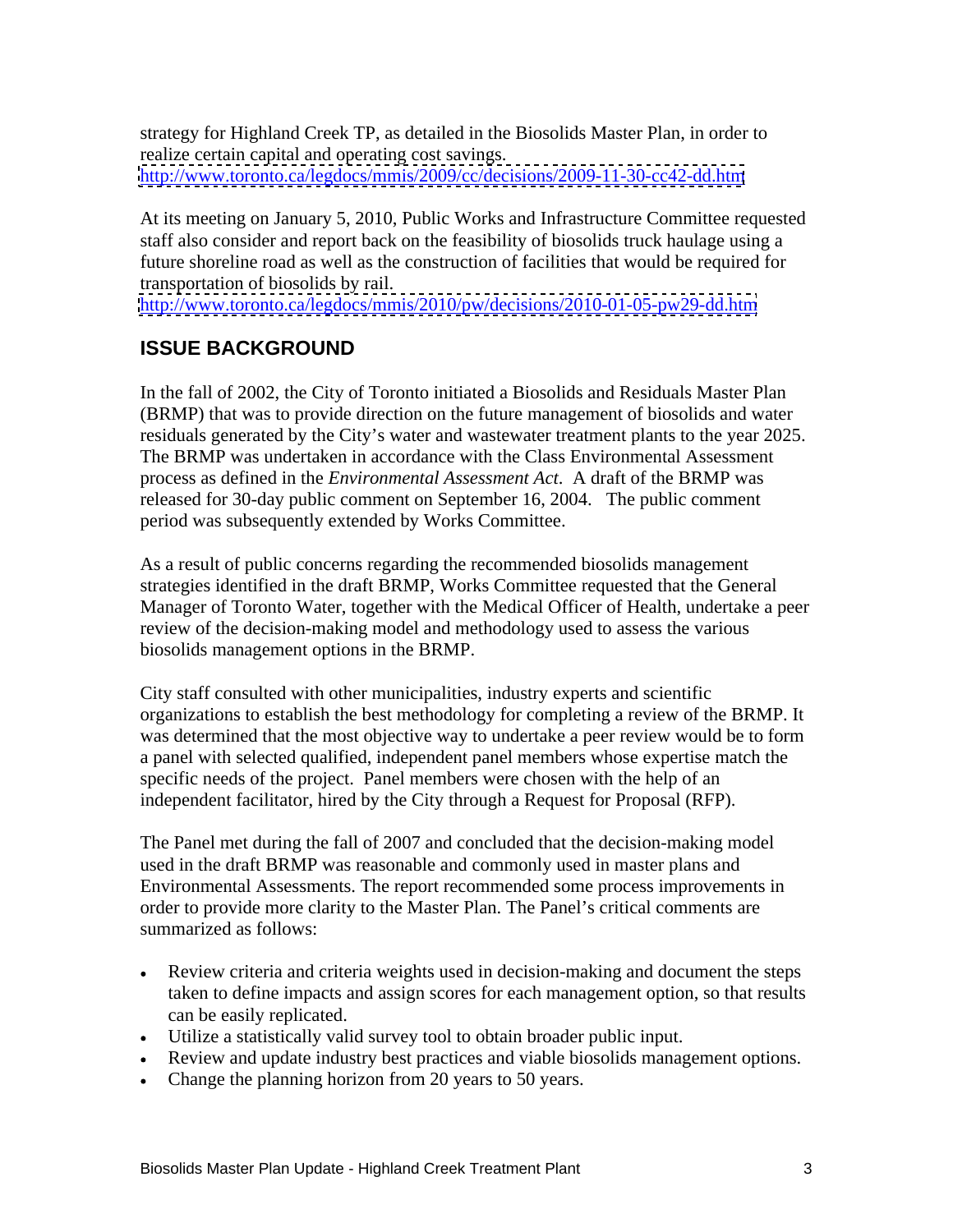A Terms of Reference based on the panel's recommendations was prepared by staff in 2008. The City's consultant, AECOM, completed the work in accordance with the Terms of Reference in the fall of 2009 as part of the original BRMP project.

The final Biosolids Master Plan can be viewed at the following web sites: http://www.toronto.ca/wes/techservices/involved/wws/biosolids/pdf/master\_plan\_report with app a vol 1 to m.pdf [http://www.toronto.ca/wes/techservices/involved/wws/biosolids/pdf/master\\_plan\\_app\\_a\\_](http://www.toronto.ca/wes/techservices/involved/wws/biosolids/pdf/master_plan_app_a_) vol\_2.pdf and the state of the state of the state of the state of the state of the state of the state of the state of the state of the state of the state of the state of the state of the state of the state of the state of http://www.toronto.ca/wes/techservices/involved/wws/biosolids/pdf/master\_plan\_app\_a vol\_3.pdf and a set of the set of the set of the set of the set of the set of the set of the set of the set of the set of the set of the set of the set of the set of the set of the set of the set of the set of the set of t

#### Decision Making Model Used to Determine Recommended Strategies

Evaluation criteria in the BMP Update are based on three major criteria groups, environmental, social and cost impacts, commonly referred to as the "Triple Bottom Line" approach. Although in this type of model, weightings are usually evenly distributed, for the BMP Update, the environmental (40%) and social (40%) impact criteria were weighed more heavily. This approach was used in order to reflect the level of importance of each criteria group to the public and consulted stakeholders.

#### Public Consultation **Public Consultation**

An extensive multi-faceted approach to public consultation was undertaken during the drafting of the BRMP as well as the BMP Update. For both the BRMP and the BMP Update, a dedicated website was maintained and updated regularly, project newsletters and a dedicated email and phone line was established. During the drafting of the BRMP, a Biosolids and Residuals Master Plan Advisory Committee was formed with representation that included interested stakeholders, community members, City Councillors and various regulatory bodies. In addition, a total of 18 Public Information Sessions were held during the drafting of the

BRMP and the BMP Update. These sessions were held near each of the major treatment plants as well as in rural areas where Toronto biosolids are agriculturally land applied. Sessions were advertised in local community papers, the Toronto Star, in newsletters and mail outs and on the City's website. Meeting minutes and a consolidated list of questions asked by the public at these meetings along with responses provided by the Project Team were posted on the website and mailed to those who attended the Public Information Sessions.

For the Highland Creek TP community, four separate sessions were held to obtain input. In addition, the Highland Creek TP Neighbourhood Liaison Committee was kept periodically informed of the progress of the BMP and its findings.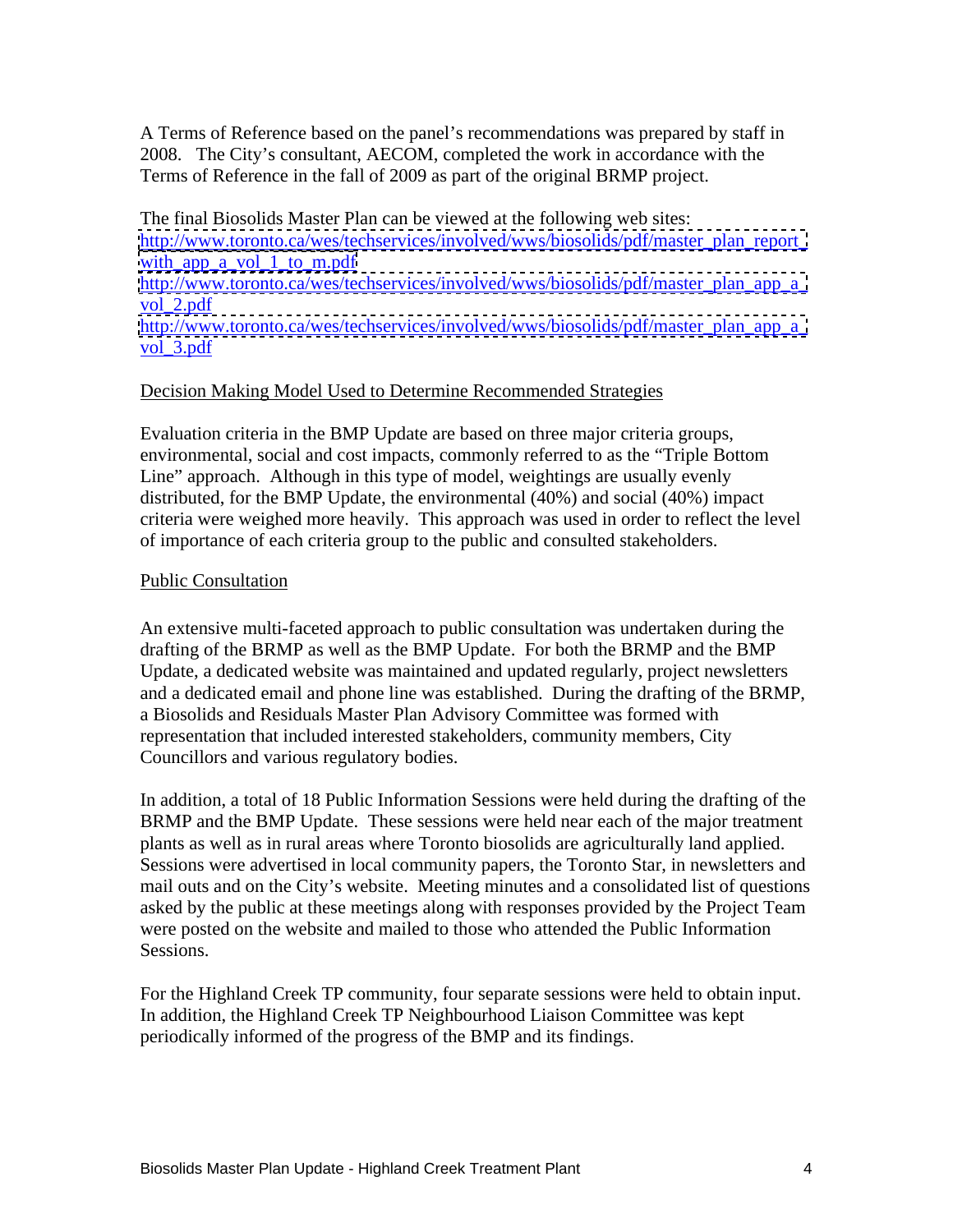#### Highland Creek TP - Current Operation

Currently, biosolids generated at the Highland Creek TP are managed using two 35 year old multiple hearth incinerators. The resulting inorganic non-hazardous ash is stored onsite in lagoons and hauled once annually over a week long period to the City's Green Lane Landfill site.

During the preparation of the BMP Update, these incinerators were found to be in need of urgent repair to ensure their continued and safe operation within applicable regulatory requirements and standards. Staff immediately commenced the development of major maintenance and refurbishment work of these incinerators, which is currently underway. This work is needed to extend the service life of the facility for another 5 to10 years.

#### Impact of O.Reg.419/05:

The current and/or any future incineration facility at the Highland Creek TP is subject to the air emissions requirements of O.Reg 419/05 (Air Pollution – Local Air Quality). O.Reg. 419/05 includes a move to "effects-based" air standards, some of which are up to 100 times more stringent than previous standards; more accurate dispersion models that can more realistically assess the concentrations of contaminants under a range of weather related conditions; and more detailed emissions reporting to demonstrate compliance. The regulation includes the phase in of increasingly more stringent standards for a wide range of containments. The current applicable standards, Schedule 2, took effect on February 1, 2010 and will remain in effect until January 31, 2020, after which a more stringent Schedule 3 will apply. At any time, the Ministry of Environment can amend or introduce new standards for any contaminant of concern.

The major refurbishment work that is currently underway will ensure the facility meets the requirements under Schedule 2 of the regulation. It is uncertain whether the current multiple hearth incinerators and the existing emissions control equipment can meet the Schedule 3 requirements that take effect on February 1, 2020, even after major refurbishments are completed,

## **COMMENTS**

The BMP Update recommendation for the Highland Creek TP is to continue to operate the existing multiple hearth incinerators over the next 5-10 years to take advantage of the major maintenance and refurbishment work currently underway, and to commence within five years the process of replacing them with new modernized fluidized bed incinerators with energy recovery and state of the art scrubbing technology that meets/exceeds MOE emission standards.

This strategy maximizes the remaining useful life of the existing infrastructure, ensures that a reasonable return on investment in major maintenance works is achieved and ensures replacement infrastructure is in place before the end of the 10 year useful life of the existing equipment.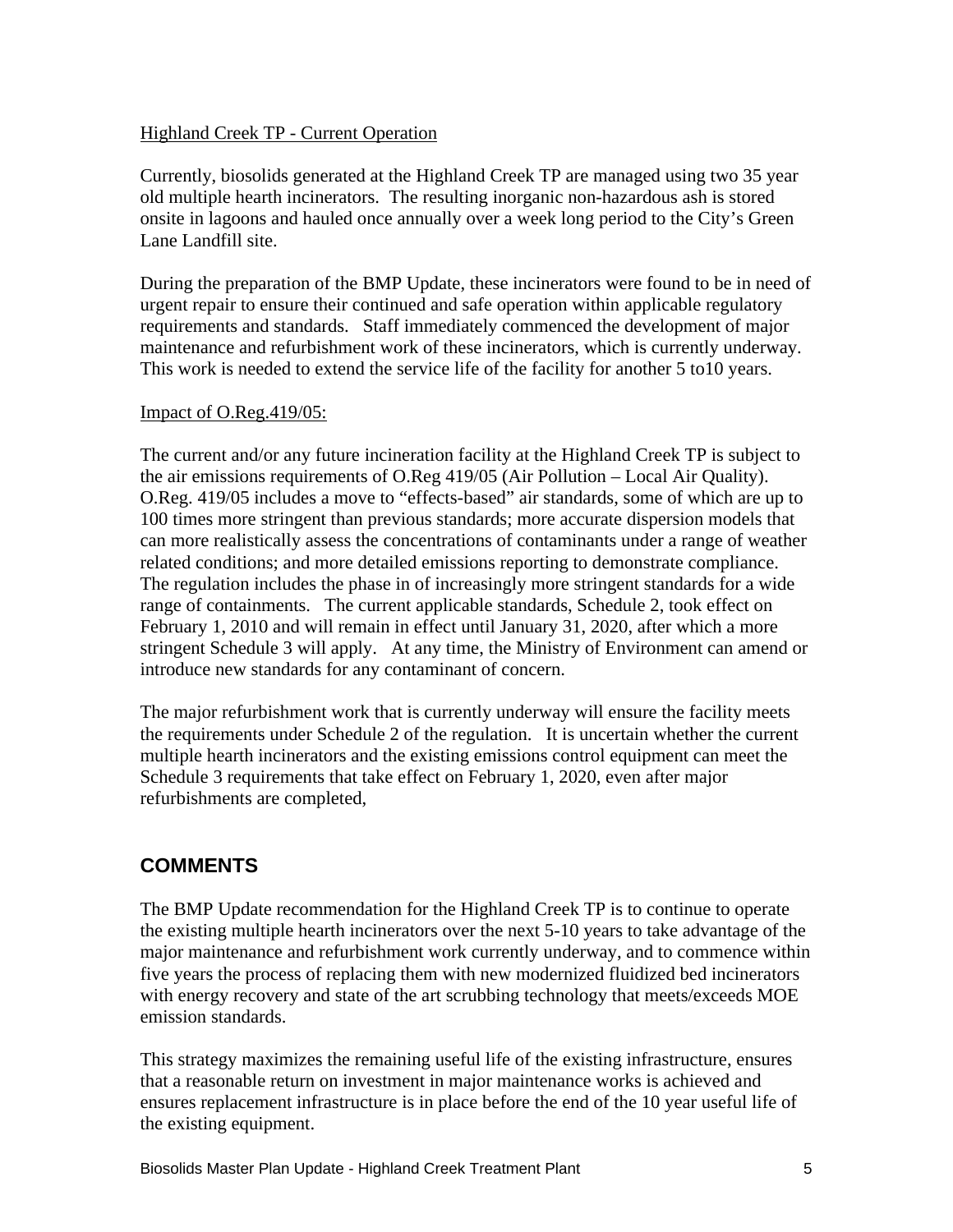This option is recommended for the following reasons:

*Reliability:* The existing multiple hearth incinerator technology (used at HCTP) is outdated and even after refurbishment will continue to breakdown due the highly mechanical nature of the design. Engineering firms in the industry no longer consider this technology as a viable biosolids management alternative. The fluidized bed technology being recommended in the BMP Update has been successfully installed and operated in many municipalities world wide. The installation of a new fluidized bed incinerator with state of the art scrubbing technology will provide a reduction in emissions significantly below current regulatory standards, a higher combustion efficiency at a lower operating cost and superior reliability compared to the existing multiple hearth incinerators.

The Air Pollution Control (APC) technology recommended in the 2009 BMP Update consists of a single Venturi scrubber and activated carbon bed. These types of APC systems in combination with fluidized bed technology have a proven track record of successful long-term operation and are widely utilized in North America including both Peel and Durham Regions.

*Public Consultation:* Feedback received at public meetings as well as independent public opinion research indicates that residents in the area surrounding the Highland Creek TP prefer incineration to any beneficial use and/or disposal option that involves hauling of biosolids through the community. All off-site options considered in the BMP require increasing traffic by an additional 4-5 trucks a day, 365 days a year, through the predominantly residential community surrounding the Highland Creek TP. The residents living within the community have stated they are opposed to increased truck traffic on their local streets. Residents already experience high volumes of truck traffic generated by the industries located within the Industrial Park in which the Highland Creek TP is situated.

In response to the recommendations of the Peer Review Panel, Ipsos Reid Public Affairs was retained to survey public opinion on biosolids management and wastewater treatment in the City of Toronto. The key objective of the survey was to understand the public's priority of concerns related to wastewater plant operation and better understand how the public at large and around each of the four wastewater treatment plants view wastewater treatment plants and the identified biosolids management options.

The results of the survey are included in the appendices to the BMP and were used in the decision making process to ensure that the input of Torontonians was captured and to confirm assigned weights to each of the criteria groups.

*Diversification:* Continued incineration at Highland Creek TP helps diversify the range of management options available to the City and mitigates risks resulting from the loss of beneficial use or landfill disposal sites used to manage biosolids from the Ashbridges Bay TP. Staff are very concerned with introducing the volume of biosolids from the Highland Creek TP into the present beneficial use and landfill disposal markets. Currently, 48% of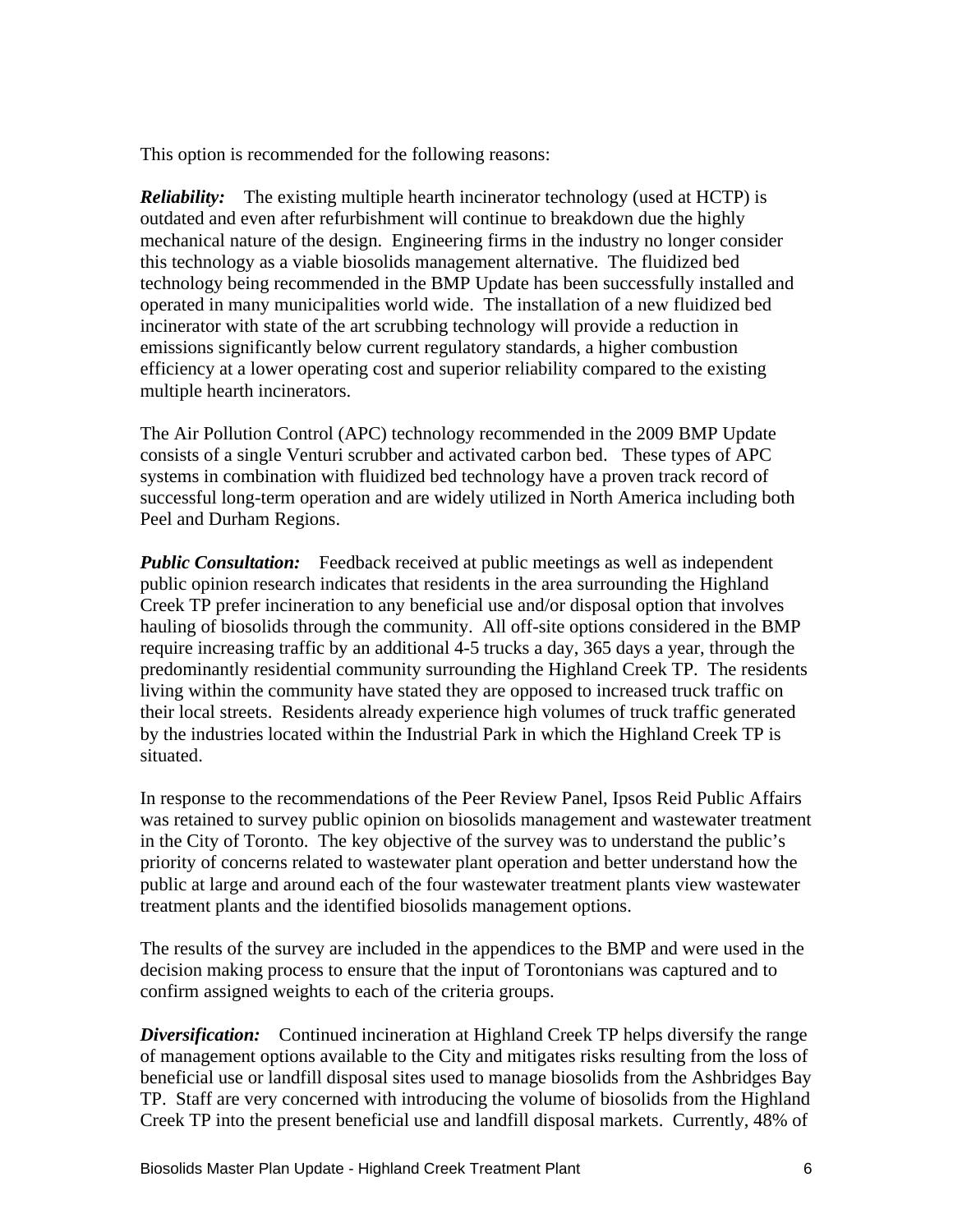Ashbridges Bay TP biosolids are beneficially used. Council has approved a target of 100% beneficial use for Ashbridges Bay TP biosolids and it is forecasted that all available capacity within present markets will be required to achieve this objective. Furthermore, redirecting the Highland Creek TP biosolids to the City's Green Lane Landfill will jeopardize the feasibility of using this option as the contingency disposal site for Ashbridges Bay TP as recommended in the BMP Update.

#### **Review of Additional Options as Requested by Committee and Council**

At its meeting on November 30, December 1, 2, 4 and 7, 2009, City Council requested staff report back to Public Works and Infrastructure Committee on the feasibility of:

- 1. Accelerating the implementation of the biosolids management strategy for Highland Creek TP to realize capital and operating cost savings.
- 2. Providing options and costs to achieve higher air emission control standards for the proposed new facility.

At its January 5, 2010 meeting, Public Works and Infrastructure Committee requested staff prepare an additional report to address the feasibility of:

- 3. Transporting biosolids by rail from the Highland Creek TP.
- 4. Hauling biosolids by truck along a dedicated shoreline road/trail being contemplated by TRCA.

#### *1. Accelerated Implementation for Capital and Operating Cost Savings*

The design and construction of a new fluidized bed incinerator could be completed within five years, approximately four years sooner than planned. The total capital and operating cost savings would be approximately \$15M over the ten year period (2010 to 2020) resulting from \$4M in avoided capital costs (for refurbishment of the existing infrastructure) and \$11M in operational cost savings (primarily natural gas). Annual operational cost savings of a fluidized bed incinerator over the existing multiple hearths is estimated at \$1.5M per year (based on 2020 dollars).

The accelerated schedule would have the added benefit of reducing GHG emissions four years sooner thereby eliminating 20,600 kg of CO2/d based on the emission scrubbing technology assumed in the BMP Update.

#### *2. Options and Costs to Achieve Higher Emission Control Standards*

The state of the art Air Pollution Control (APC) systems recommended in the BMP Update for Highland Creek TP provide emission reductions that meet and/or exceed all Ontario regulatory standards for municipal wastewater biosolids incinerators. In addition, there are alternative available technologies that can be installed to remove specific air containments and reduce emissions to levels significantly lower than required by present environmental regulations.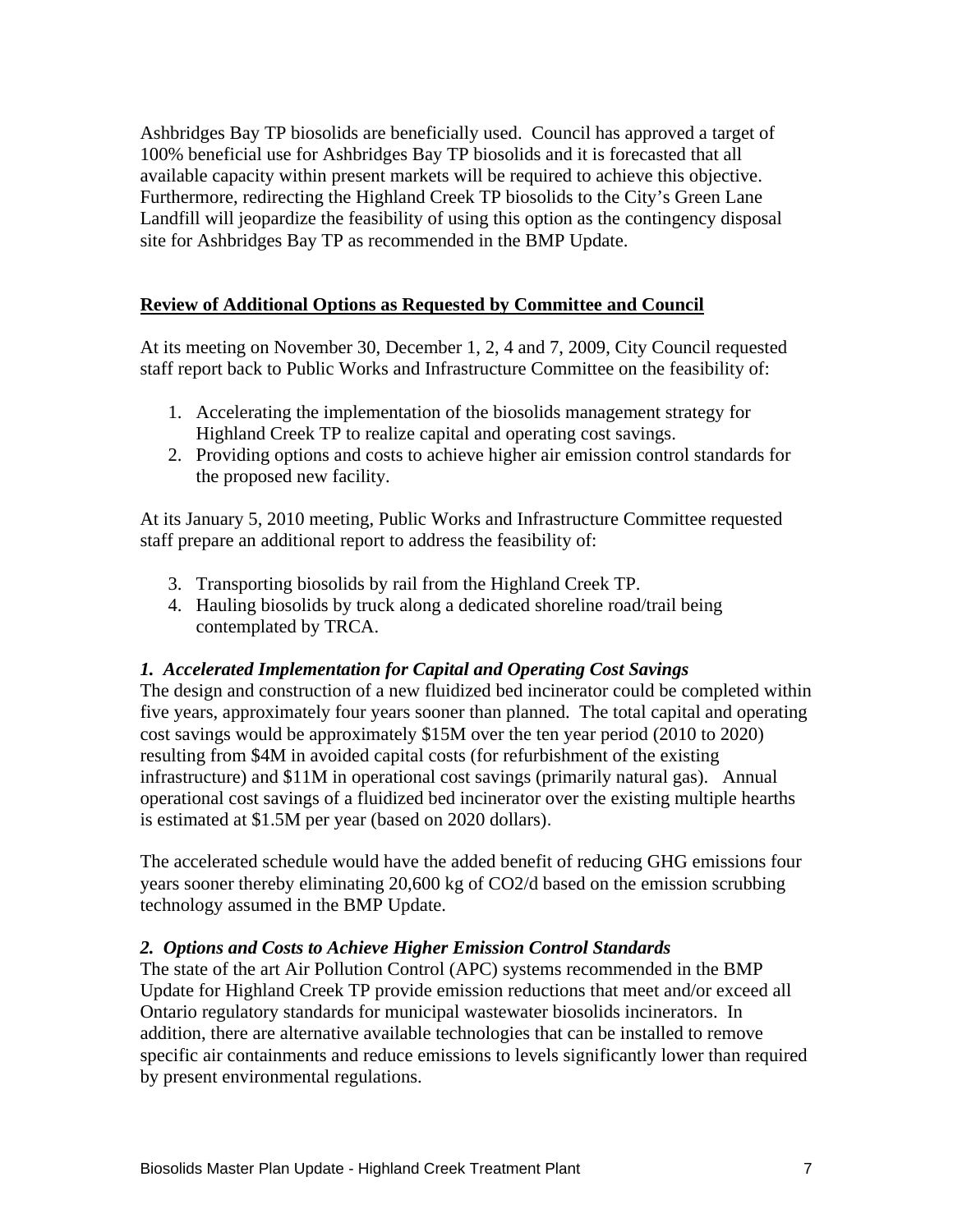The pollutant reduction efficiency for the Air Pollution Control (APC) systems recommended in the BMP Update for Highland Creek TP is illustrated in table 1 below:

| <b>Pollutants</b>                         | <b>Removal Efficiency</b> |
|-------------------------------------------|---------------------------|
| Particulate/metals                        | $>99.9\%$                 |
| NOx (Nitrogen Oxide)                      |                           |
| $N_2O$ (Nitrous Oxide)                    |                           |
| $\big $ SO <sub>2</sub> (Sulphur Dioxide) |                           |
| HCl (Hydrochloric Acid)                   |                           |
| Mercury                                   |                           |
| Dioxin/furans                             |                           |

#### **Table 1-Removal Efficiency of Pollutants for Fluidized Bed Incinerator with APC System**

#### *Particulates and Heavy Metals*

Particulates and heavy metals in the incinerator flue gas can be removed using a variety of technologies such as Venturi scrubbers, wet electrostatic precipitators (ESP) and baghouses.

A Venturi scrubber uses water to surround the particulate, causing it to increase in mass and drop out of suspension. The particulate is then transferred to the ash handling system.

In wet ESPs, the flue gas travels between electrically charged parallel plates and wires which attract particles in the flue gas. The particulate is collected and transferred to the ash handling system.

Baghouses use electrostatic filtration principles to remove solids from the flue gas inlet. The filtration area is maximized by configuring the fabric filter media into a series of long bags that are tightly packed into a housing compartment. Bag houses have the highest particulate and metal removal efficiency.

#### *<u><i>Nitrogen Oxide (NOx)* and *Nitrous Oxide* (*N*<sub>2</sub>*O*)</u>

There are several available technologies that can reduce the amount of NOx and  $N_2O$ emissions from municipal biosolids incinerators. Generally, the normal combustion control process associated with fluidized incinerators generates  $NOx$  and  $N<sub>2</sub>O$  levels below regulatory standards. Therefore, it is common that no specific APC technology is

installed to remove these pollutants.<br>A Selective Catalytic Reduction (SCR) system can be used to further reduce NOx and  $N<sub>2</sub>O$  (which is a greenhouse gas contributor). A SCR system injects ammonia into the flue gas to reduce NOx emissions by 30-50% and  $N_2O$  emissions by 80%.

#### *Sulphur Dioxide (SO2) and (Hydrochloric Acid) HCl*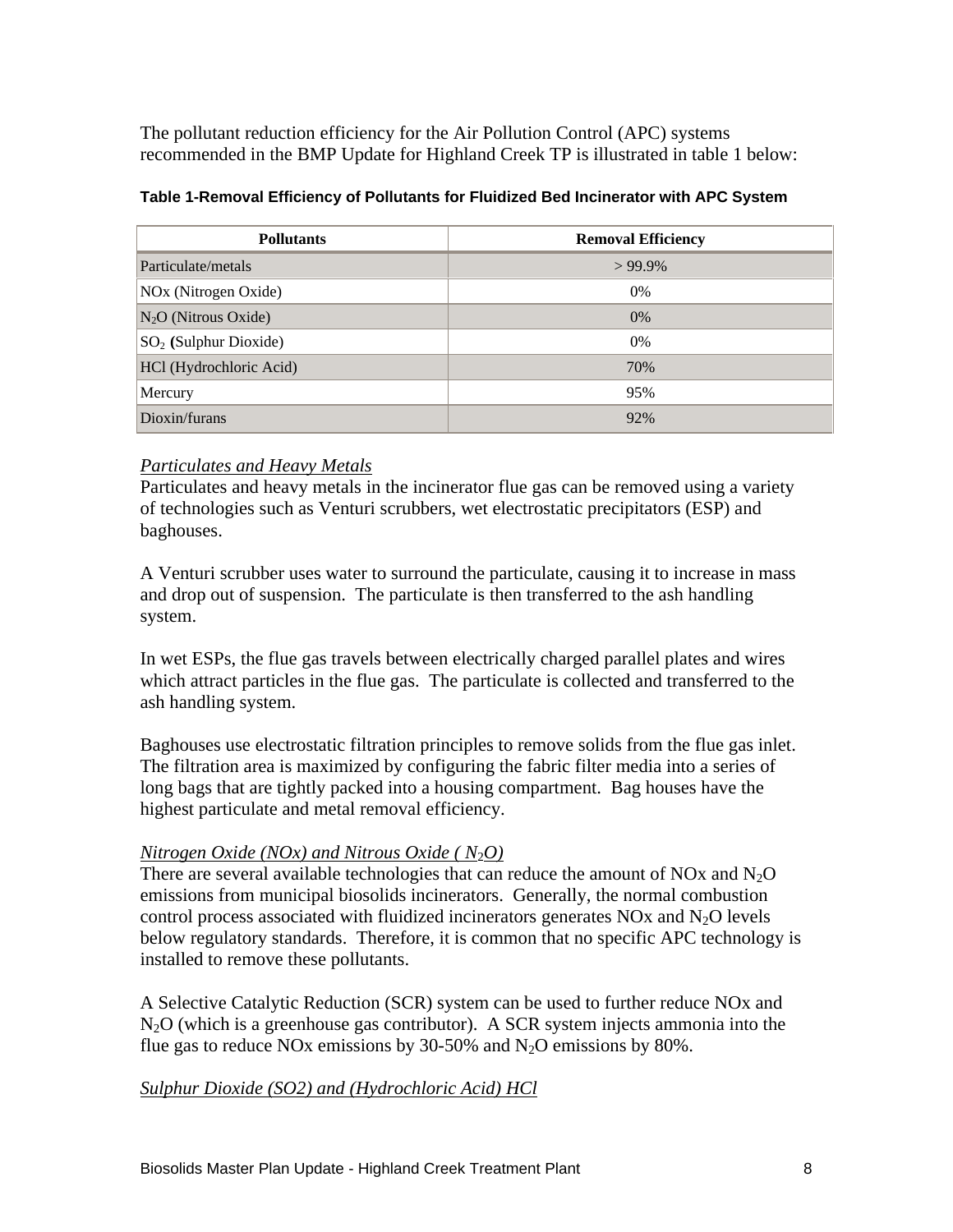Acid gases in the form of  $SO<sub>2</sub>$  and HCl are generated in the incineration of municipal biosolids. A Venturi scrubber will achieve approximately 70% removal efficiency for HCl but very little reduction of  $SO<sub>2</sub>$ . Both compounds can be further reduced with the addition of limestone. Limestone added to the fluidized bed of the incinerator during the combustion process will be converted to lime, which neutralizes both  $SO<sub>2</sub>$  and HCl.

Another option for removal is direct lime injection in the flue gas to react directly with the  $SO<sub>2</sub>$  and HCl. This produces a material that is easily captured and collected by the APC equipment and directed to the ash handling system.

#### *Mercury and Dioxins and Furans*

Mercury removal, using an activated carbon bed, is recommended in the BMP Update to meet stringent air quality requirements. It is estimated that a fluidized bed incinerator with the Biosolids Master Plan APC equipment, using a Venturi scrubber with activated carbon bed, will achieve 95% and 92% removal of mercury and dioxin compounds, respectively. Activated carbon will also remove other trace organic compounds that may be present in the emissions.

Another method to remove mercury, dioxins and other trace organic compounds involves the use of activated carbon injection in which powdered activated carbon (PAC) is added to the flue gas in the scrubber. Once the PAC has reacted with the flue gas, a baghouse is used to remove the spent PAC from the flue gas stream.

Table 2 below outlines innovative APC alternatives. For each alternative, the contaminant percentage reduction that can be achieved is included as well as the additional capital and operating cost compared to the base case APC system for the fluidized bed incinerator as recommended in the BMP Update. Staff are recommending the installation of both Alternative 1 (wet system) and Alternative 2 ( $NO<sub>x</sub>$  and  $N<sub>2</sub>O$ Control) in combination at a cost of \$7.5 million to significantly reduce emissions.

| <b>Pollutants</b>   |            | <b>Base Case</b>   Alternative   Alternative |                | <b>Both</b>                                          | Alternative   Alternative              |                   |
|---------------------|------------|----------------------------------------------|----------------|------------------------------------------------------|----------------------------------------|-------------------|
|                     | BMP        |                                              |                | <b>Alternative 1</b>                                 |                                        |                   |
|                     |            | <b>Recommende</b>   Wet System   $NO_x$ and  |                | and $2 \text{ in}$                                   | $\vert$ Dry System $\vert$ Enhanced    |                   |
|                     | d Strategy |                                              | $N_2O$ Control | combination                                          |                                        | <b>Wet System</b> |
| Particulates/metals | >99.9%     | >99.9%                                       | $>99.9\%$      | $>99.9\%$                                            | $>99.998\%$                            | $  >99.998\%$     |
| NOx                 | 0%         | 0%                                           |                | $30\% \text{ to } 50\%$ 30% to 50% 40 - 60% 40 - 60% |                                        |                   |
| $N_2O$              | 0%         | $0\%$                                        | 80%            | 80%                                                  | 80%                                    | 80%               |
| $\mathrm{SO}_2$     | $0\%$      | 50 - 70%                                     | 0%             | 50 - 70%                                             | $50 - 60\%$                            | 90%               |
| HCl                 | 70%        | 91%                                          | 70%            | 91%                                                  | $\vert 94 - 95.5\% \vert 99.7\% \vert$ |                   |
| Mercury             | 95%        | 95%                                          | 95%            | 95%                                                  | 90%                                    | 95%               |
| Dioxin/furans       | 92%        | 92%                                          | 92%            | 92%                                                  | 90%                                    | 92%               |

#### **Table 2. Innovative APC Technologies and their Pollutant Removal Efficiency Compared to BMP Recommended Strategy**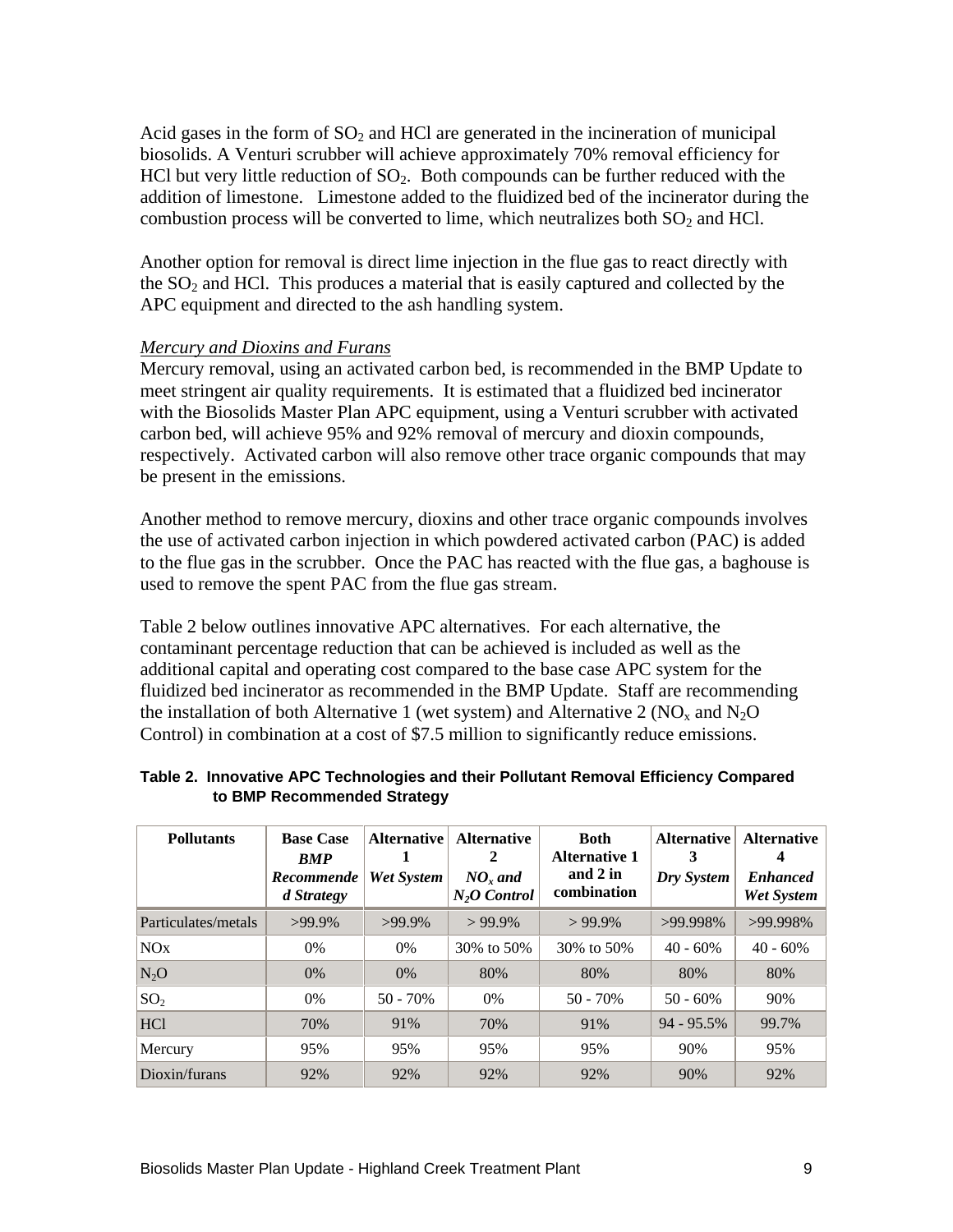Table 3 below outlines the additional greenhouse gas reduction that can be achieved by implementing alternatives 2, 3 or 4 compared to the existing multiple hearth incinerators and the BMP base case.

#### **Table 3. Comparison of Greenhouse Gas Generation for Biosolids Management Options for Highland Creek TP**

|                                                                                               | Hearth<br>Incineration) $1,2$ | Existing (Multiple   Fluidized Bed Incineration   Fluit 11<br><b>(BMP Recommendation)</b> <sup>1,2</sup> | <b>Fluidized Bed Incineration</b><br>(Alternatives 2, 3 or 4) <sup>1</sup> |
|-----------------------------------------------------------------------------------------------|-------------------------------|----------------------------------------------------------------------------------------------------------|----------------------------------------------------------------------------|
| Greenhouse Gas Generation<br>(CO <sub>2</sub> equivalent)                                     | 38,500 kg/d                   | 17,900 kg/d                                                                                              | 8,900 kg/d                                                                 |
|                                                                                               |                               |                                                                                                          |                                                                            |
| <b>Percentage Reduction in</b><br><b>GHG from Current Multiple</b><br><b>Hearth Operation</b> | N/A                           | 54%                                                                                                      | 77%                                                                        |
| Notes:<br>1. Including ash haulage to landfill.                                               |                               |                                                                                                          |                                                                            |

**2.** From Toronto Biosolids Master Plan (AECOM, 2009).

It should be noted that further new technologies that achieve equal or better emission reductions may become technically viable by the time the design phase of this project commences.

Given Council's commitment to climate change initiatives, staff have assessed the feasibility of adopting more stringent emission criteria than required by regulation and recommend that the proposed fluidized bed incinerator include a combined wet system with  $NO<sub>x</sub>$  and  $N<sub>2</sub>O$  Control. Compared to the conventional state of the art emissions controls recommended in the BMP Update, this emission control combination will achieve a further 50% reduction in GHG emissions, 30–50% reduction in  $NO<sub>x</sub>$ , 80% reduction in N<sub>2</sub>O, 50–70% reduction in SO<sub>2</sub> and 30% reduction in HCl (all as illustrated in table 2 above)**.** 

The added \$7.5M in capital cost and \$160,000 in annual operating costs combined with a four year acceleration of the project will achieve a 29,600 kg CO2/d reduction in GHG to the current Multiple Hearth Incinerators.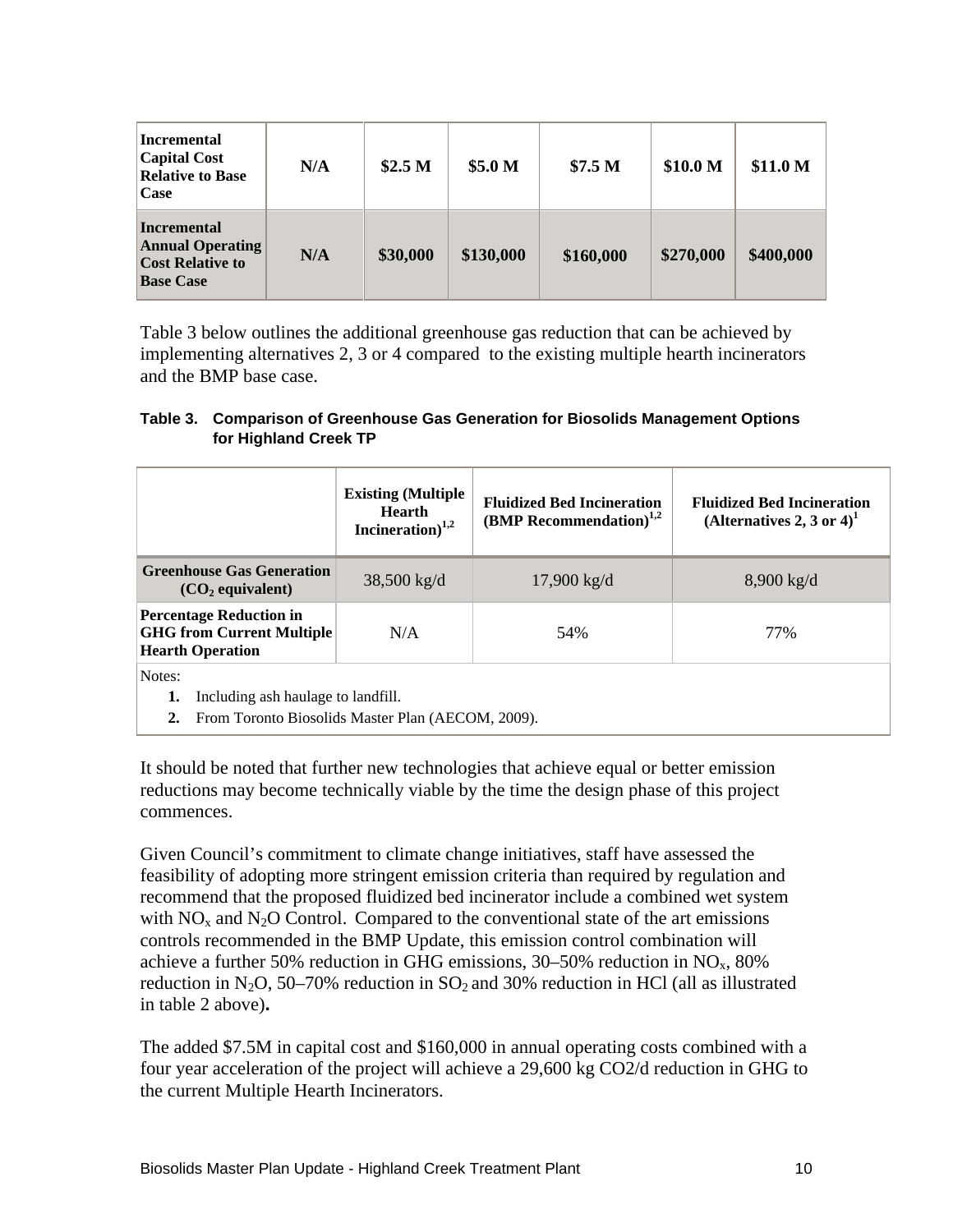#### *3. Transporting Biosolids by Rail from Highland Creek TP*

Various transportation options, including rail, were assessed in the BMP Update but were screened out early in the process due to cost and logistical constraints. As directed by Council, the rail option has been reviewed in greater detail and the findings are summarized below.

The capital costs associated with building the infrastructure required to properly handle and transport biosolids by rail cars from Highland Creek TP is estimated to be between \$77.2 million to \$114.1 million. Table 4 below outlines the construction costs to build facilities associated with using rail to transport biosolids from Highland Creek TP.

| <b>Component</b>                                                                           | <b>Estimated Cost (millions)</b> |
|--------------------------------------------------------------------------------------------|----------------------------------|
| Rail infrastructure at HCTP site                                                           | \$3.0 to \$5.0                   |
| <b>Rail loading facility at HCTP site</b>                                                  | \$30.0 to $$45.0$                |
| Rail spur at biosolids unloading site                                                      | \$1.3 to \$3.0                   |
| Rail yard and land at unloading site                                                       | \$5.0 to \$10.0                  |
| <b>Rail unloading facility</b>                                                             | \$20.0 to \$25.0                 |
| <b>Engineering Design and Supervision (15%)</b>                                            | \$9.0 to 13.1                    |
| <b>Environmental Assessment for loading and</b><br>unloading facilities and site selection | \$2.0 to \$3.0                   |
| Contingency Allowance (10%)                                                                | \$6.9 to \$10.0                  |
| Total (not including CN Rail service cost)                                                 | \$77.2 to \$114.1                |

#### **Table 4. Capital Costs associated with Rail Transport of Biosolids from Highland Creek TP**

The Highland Creek TP is located directly adjacent to a CN Railway track referred to as the Kingston Subdivision (a high-speed mainline). To avoid additional truck traffic from the Highland Creek TP through the neighbouring residential community, the potential to haul biosolids from the plant using rail was reviewed. The rail concept is based on hauling 124 wet tonnes of dewatered biosolids per day, which equates to two rail cars approximately once every five days. For planning purposes, an unspecified destination point in Ontario, 250 km from the plant, was assumed. This option requires the construction of a new railway spur from the high-speed mainline leading to the Highland Creek TP property and a new on-site biosolids rail loading facility complete with odour control technology.

#### *Loading and Unloading Infrastructure*

Due to the physical characteristics of dewatered biosolids (similar to wet soil), biosolids would need to be pumped to elevated hoppers with live-bottom bins that release into gondola-type (open top with removable cover) rail cars. Individual rail cars would need to be shuttled under the bins for filling and then covered for transport. For logistical and economic reasons, it is anticipated that between 6 to10 full rail cars would need to be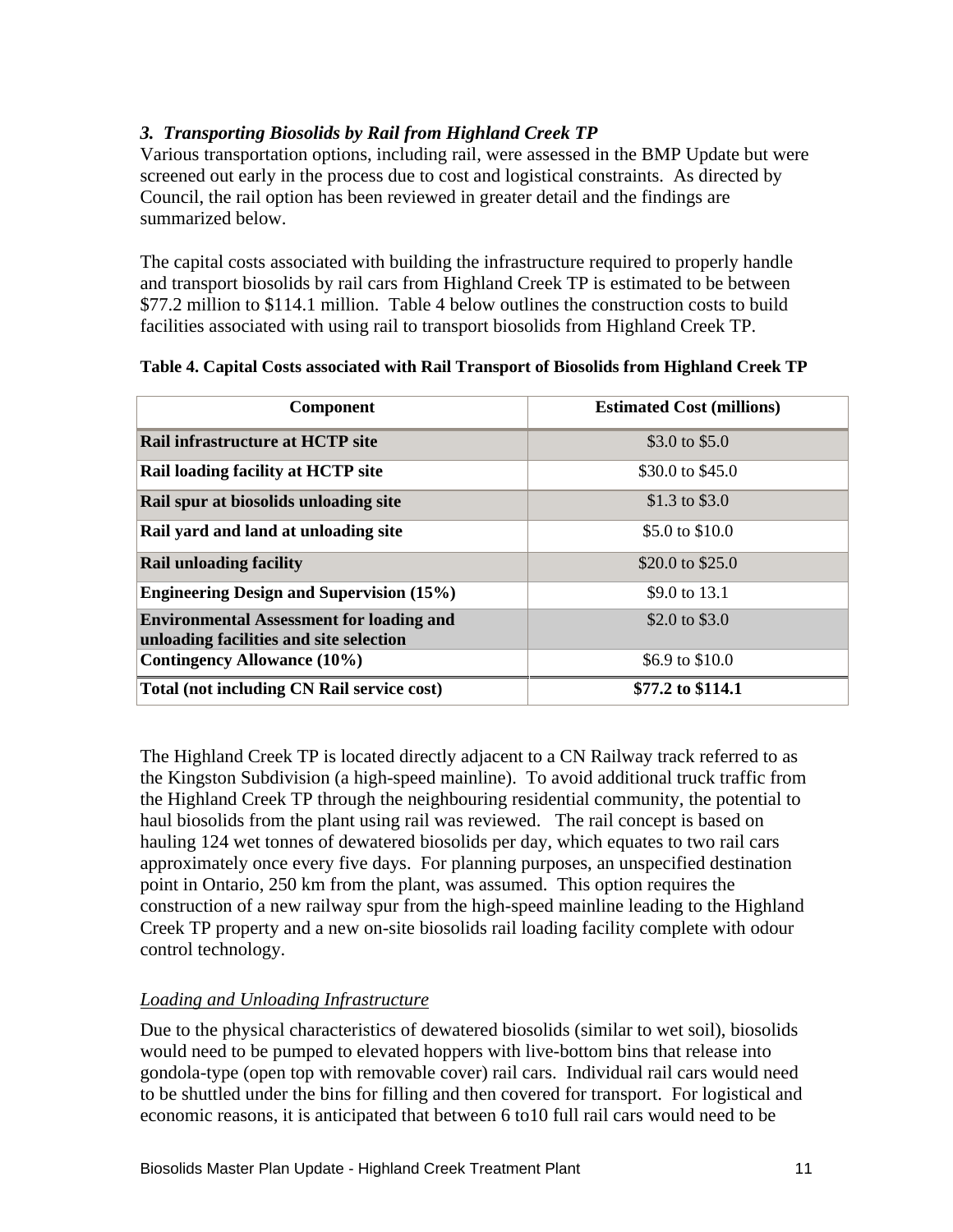stockpiled (minimum 15 days of production) on site prior to being hauled. Because the rail cars would be sequentially filled at the loading station, the City would need to purchase a car progressioner to move the rail cars in and out of the loading facility.

**Noise and Odour Issues**: As this operation would produce increased noise and odour impacts at the Highland Creek TP facility, an odour control facility and sound barriers would be necessary to reduce the migration of odours and off-site noise. Odour control could be provided during filling of rail cars by constructing a building surrounding the hopper facility. Odourous air would be withdrawn from the building and treated through an in-ground biofilter. Based on experience with biofilters at the Ashbridges Bay TP, the in-ground biofilter would be sizable and could require additional land. However, odours from the filled rail cars waiting in storage would not be treated and odour reduction would be limited to what could be contained by the covers. Additional operations and maintenance staff would be required to operate and maintain the loading facility, and to operate the car progressioner to move the rail cars.

**Unloading Biosolids from Railcars**: Similarly, an unloading facility near an existing rail line at the destination site would be required to transfer biosolids from the rail cars to trucks in order to haul to an end use management destination. Construction of the unloading facility would require an Environmental Assessment, land acquisition, and would need to accommodate many rail cars to facilitate the infrequent service by CN Rail due to the low volume of material. A clam bucket on a crane would be used to remove the biosolids from the rail car and would either transfer the biosolids directly into waiting trucks or into a storage/transfer station for loaded onto trucks at a later date by front end loaders.

Due to the height of the crane system and the associated building required to fully enclose both the rail car and the truck being loaded, the cost of this system including odour control is prohibitive. Therefore, the site would need to be close enough to an existing rail line but sufficiently remote from adjacent land users to avoid risk of odour and noise impacts. Also, since dewatered biosolids cake typically exhibits a sharp increase in odours approximately 48 hours after processing, unloading rail cars that have been sitting in storage or in transit for several days will be extremely odourous.

**Maintenance and Regulatory Requirements**: Since CN Rail owns the rail cars, CN may choose to rotate the cars for various uses rather than dedicating them to the City. Whether or not the rail cars are shared, the unloading facility would need to be serviced with water supply to wash the cars after unloading, a wastewater collection system, a wastewater treatment system, a suitable receiving stream to accept the treated effluent and sufficient electricity. The wastewater treatment facility would require a Certificate of Approval from the Ontario Ministry of Environment and would likely be subject to more stringent effluent criterion than the City's wastewater treatment plants.

This analysis assumes a facility of approximately 25,000  $m^2$  in size with significant in size with significant surrounding land area to ensure an adequate buffer around the property from existing or potential future adjacent land users.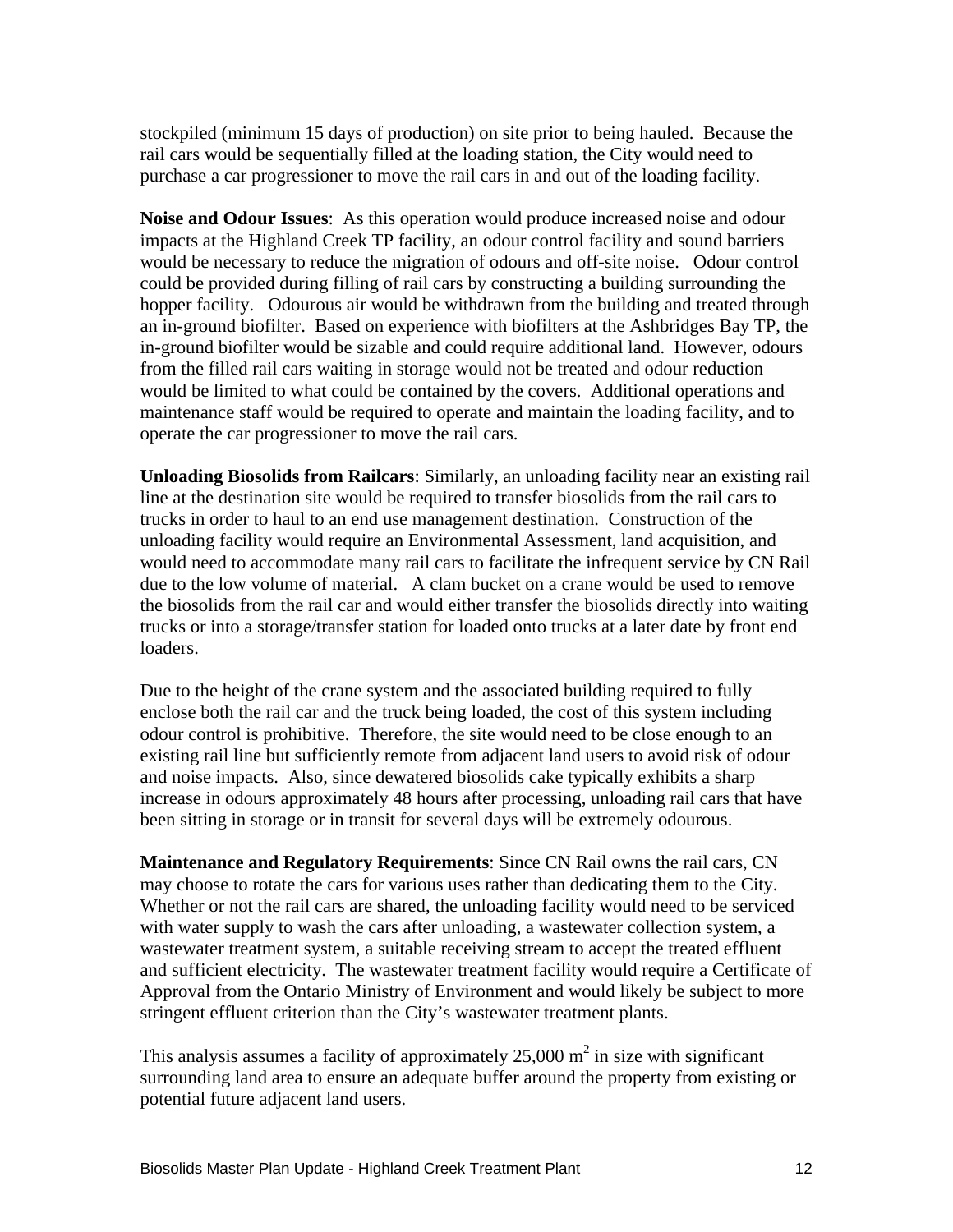**Environmental Assessments**: Due to the potential for significant social and environmental impacts including odours at the unloading and storage facility (transfer station), an Environmental Assessment (EA) under Ontario Environmental Assessment Act, will be required to select a preferred location. It is estimated the EA would require a minimum of 18 to 24 months to complete and there could be significant public opposition which could extend the completion of the EA process.

An EA would also be required for the Highland Creek TP site due to potential noise (from rail car movement and rail switching) and odours during loading and on-site storage. In addition, the on-site full rail cars may be viewed by the MOE as on-site storage and would be subject to strict regulatory standards to mitigate impacts to the environment.

#### *Rail Infrastructure*

To load biosolids at the Highland Creek TP, a railway spur line would need to be constructed from the high-speed CN Rail mainline onto the Highland Creek TP site.

CN rail would only make the rail switch when there are sufficient cars to collect, estimated to be a minimum of between 6 to 8 rail cars. Therefore, in addition to the connecting spur, it is estimated that approximately 12 cars would need to be stored on site at any given time. This would require 2 or 3 parallel tracks utilizing a long narrow corridor, estimated at  $4,500 \text{ m}^2$ . An assessment would be required to determine whether the existing plant property could accommodate both the spur line and the storage area.

Industrial customers who gain service off of a high-speed line normally do so via an industrial siding which is parallel to the mainline. This siding allows the railway to operate trains on the mainline without being delayed by local industrial service. This is particularly important on mainlines which serve a scheduled passenger service, such as GO Transit. Accordingly, the railway may deem it necessary to either provide the switching service at night (i.e., during off-peak passenger train hours) or to construct an additional industrial siding track within the rail corridor, which has a significantly higher cost than what has been assumed in this analysis.

CN Rail has indicated that the Highland Creek TP site is difficult to service by rail due to drainage and elevation issues. It is outside their ability to prepare a siding plan and an engineering consultant would need to be retained to survey the land and prepare a detailed siding plan taking the site's constraints into account prior to proceeding any further with this alternative.

#### *End Use Management of Biosolids*

Although it is possible to transport biosolids from Highland Creek TP using rail, the end destination of the material remains a significant constraint. In the preparation of the BMP Update, a great deal of consideration was given to end use management options and their availability.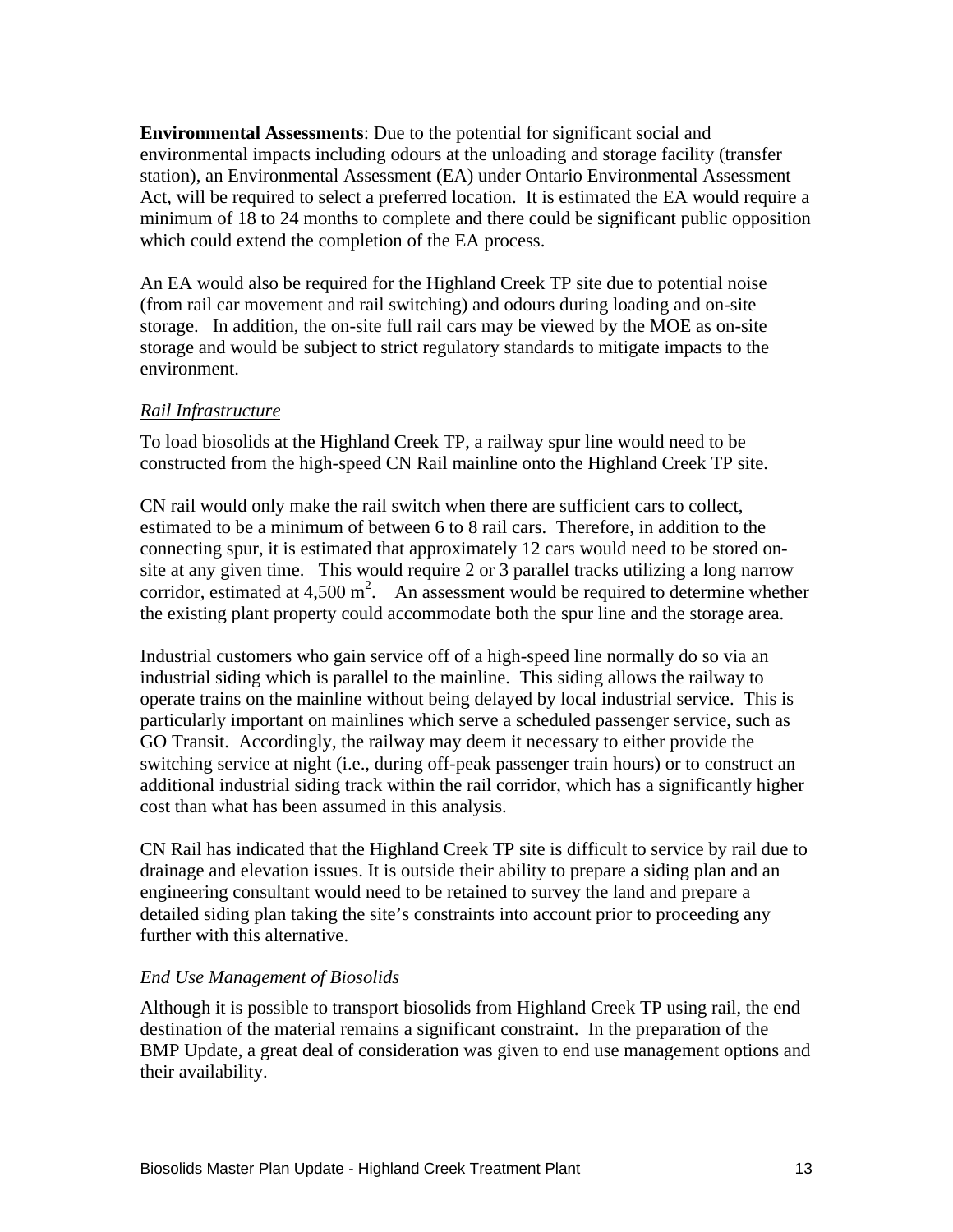Council has mandated that biosolids generated from Ashbridges Bay TP should be directed to 100% beneficial use. In doing so, any new opportunities for beneficial use would first be directed towards the Ashbridges Bay TP program. In 2009, approximately 48% of biosolids generated at Ashbridges Bay TP were directed to beneficial use and the remaining 52% were directed to landfill.

Currently, none of the City's existing service providers are able to receive biosolids by rail. This means that biosolids would need to be transferred to trucks in order to reach any of the current beneficial use or disposal destinations - thereby resulting in double handling. Although the cost of truck haulage would depend on the haul distance, the cost for short distance truck haulage alone could exceed \$1.5M per year.

#### *Undetermined Additional Costs*

In addition, unknown operational and service costs include:

- Additional staffing at loading and unloading facilities;
- Maintenance of on-site rail and biosolids handling infrastructure at both locations;
- CN Rail service agreement, fees and transportation cost; and
- Engineering fees associated with siding plan requested by CN Rail.

Given the high capital costs, unknown operating costs, significant operational and logistical constraints, rail haulage from the Highland Creek TP is not recommended.

#### *4. Hauling Biosolids By Truck Along Proposed Shoreline Road Access*

At the Toronto Regional Conservation Authority (TRCA) Board meeting on January 29, 2010, TRCA staff presented a report (Attachment 1) responding to Public Works and Infrastructure Committee's request. TRCA looked at four different options for a route along the waterfront from Bluffers Park to East Point Park. Only Option A as outlined in Table 5 included a roadway meeting minimum standards suitable for biosolids truck traffic.

The options developed by TRCA addressed the need for shoreline protection, retrofits to TRCA's existing shoreline works, a bridge crossing, lighting and public amenities such as ancillary trail connections, washrooms, shelters and rest areas. The various options offered differing standards and levels of public amenities. All the options would require

a Full Environmental Assessment that could take up to 2 years to complete.<br>The TRCA Board decided to receive the staff report with the following recommendation:

*"AND FURTHER THAT the City of Toronto be advised that while the TRCA considers the waterfront trail as an important initiative, that for environmental reasons it cannot support the use of the waterfront trail for moving waste management trucks to and/or from the Highland Creek plant, even on an emergency basis."*

Staff have therefore ruled out the shoreline road/trail as an option for transporting biosolids from the Highland Creek TP.

The estimates to construct the four options as considered by the TRCA are shown in Table 5. These costs range from \$40.2 million to \$77.6 million. These estimates do not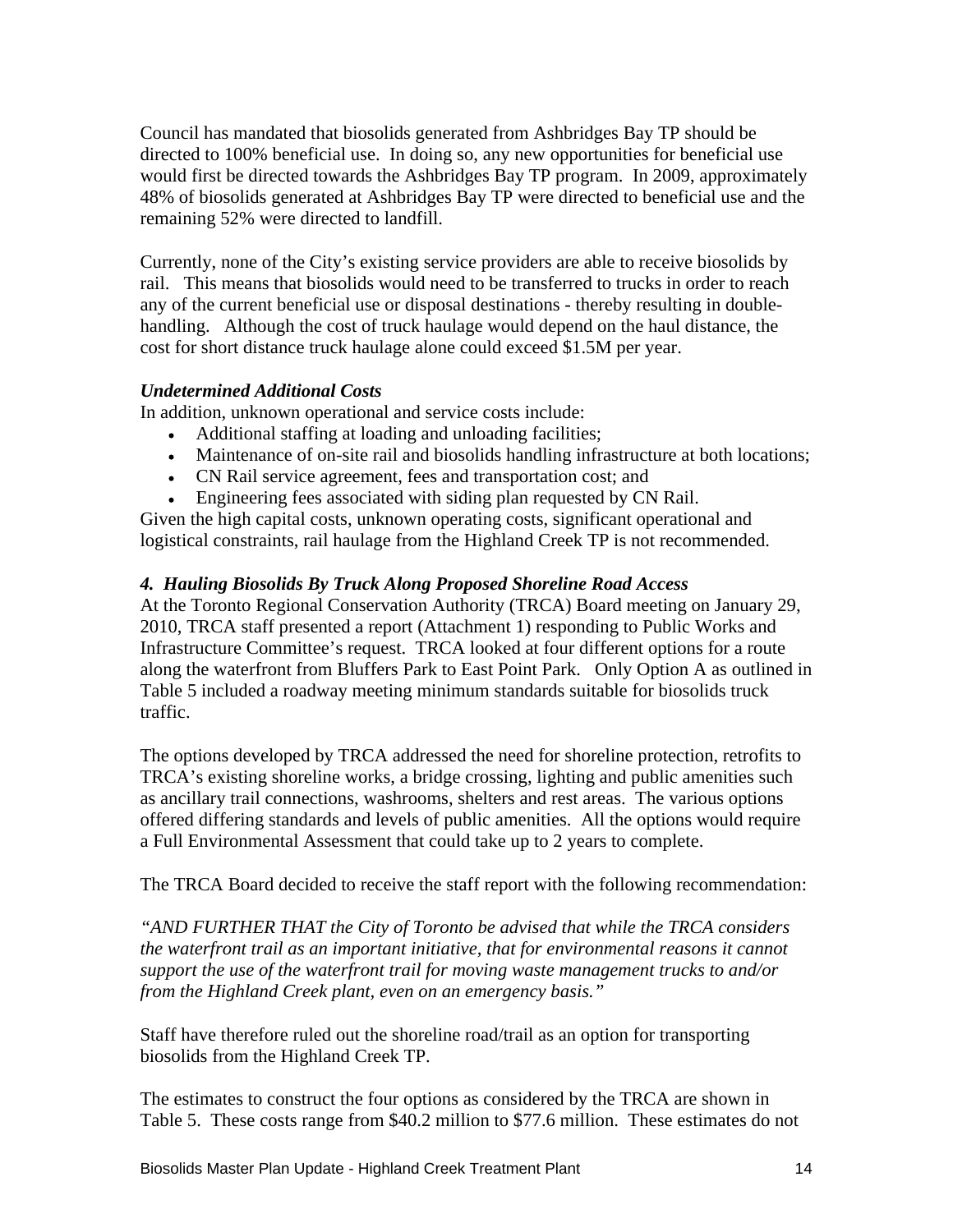include the annual cost to maintain the roadway for year round truck traffic or the cost for biosolids management options (i.e. hauling costs, landfill tipping fees).

| <b>ITEMS FOR CONSIDERATION</b> |              |              |                           |              |
|--------------------------------|--------------|--------------|---------------------------|--------------|
|                                | Option A     | Option B     | Option C                  | Option D     |
| Trails                         | \$5,552,359  | \$969,230    | \$1,051,630               | \$1,051,630  |
| Lighting (1 per 50m)           | \$1,938,460  | \$0          | S0                        | \$0          |
| Shore Protection               | \$41,625,596 | \$38,720,996 | \$27,648,496              | \$24,720,000 |
| Retrofits                      | \$3,553,500  | \$3,064,250  | \$3,064,250               | \$2,575,000  |
| Shoreline Transfers/Legal Fees | \$2,291,750  | \$2,291,750  | \$1,519,250               | \$1,261,750  |
| Fish Habitat Compensation      | \$3,132,560  | \$2,842,100  | \$1,734,850               | \$1,497,620  |
| Bridge                         | \$360,500    | \$206,000    | \$206,000                 | \$206,000    |
| Morningside Outfall Retrofit   | \$154,500    | \$154,500    | \$154,500                 | \$154,500    |
| Public Washroom/Shelter        | \$1,411,100  | \$0          | S0                        | \$0          |
| Access Roads                   | \$463,500    | \$463,500    | \$463,500                 | \$463,500    |
| Waterline                      | \$195,700    | \$0          | SO.                       | \$0          |
| Sub-total in 2010 funds        | \$60,679,525 |              | \$48,712,326 \$35,842,476 | \$31,930,000 |
| Environmental Assessment/      | \$3,033,976  | \$2,435,616  | \$1,792,124               | \$1,596,500  |
| Consulting Fee (5%)            |              |              |                           |              |
| <b>Additional Amenities</b>    | \$1,000,000  | \$0          | \$0                       | \$0          |
| (eg. benches, receptacles,     |              |              |                           |              |
| water fountains)               |              |              |                           |              |
| Contingency (20%)              | \$12,942,700 | \$10,229,588 | \$7,526,920               | \$6,705,300  |
| <b>GRAND TOTAL</b>             | \$77,656,201 |              | \$61,377,530 \$45,161,519 | \$40,231,800 |

#### **Table 5. TRCA'S Cost Estimates for 4 Different Waterfront Road Access Options**

If the shoreline trail/road had been approved by TRCA, the lack of viable beneficial use end destinations would require the biosolids to be landfilled. As mentioned earlier in this report, the Highland Creek biosolids would compete with the Ashbridges Bay biosolids for the available beneficial use/disposal options.

In addition, it is not clear how the local and neighbouring communities would respond to biosolids truck traffic along the shoreline road/trail nor has there been any assessment of the measures required to mitigate potential environmental risks associated with year round biosolids truck traffic along more than 8 kilometres of shoreline.

## **CONCLUSION**

An opportunity exists to accelerate the construction of a new fluidized bed incineration unit at Highland Creek TP (as recommended by the BMP Update) to generate capital and operating cost savings of \$15 million. It is recommended that \$7.5 million of these savings be used to install additional innovative air pollution control technologies to significantly reduce the emissions from the facility. This approach provides a diversified,